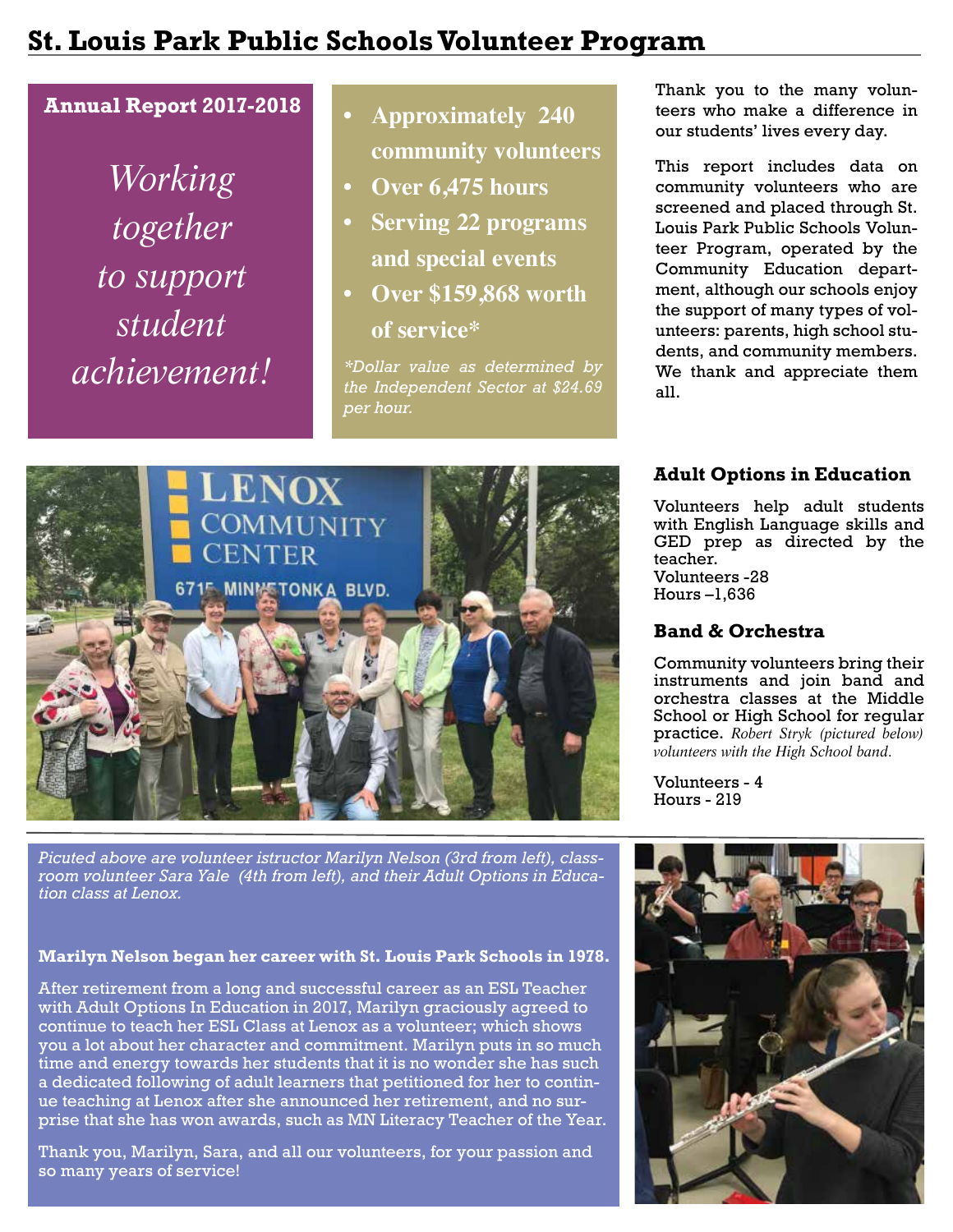## **Volunteers in Our Schools**



### **Summer Volunteers**

Students ages 14 and older volunteer with St. Louis Park Community Education Kids Place program. In addition, students and community volunteers volunteered in the Summer Learning Academy in July and August.

Volunteers - 5 Hours - 124



## **Media Center**

Volunteers provide invaluable support by taking inventory, shelving books, helping students check out materials, and generally keeping all the materials neat and organized.

Volunteers - 15 Hours - 306

#### **Classroom Volunteers**

The majority of classroom volunteers work with students during reading or math time, working in small groups or giving students valuable one-on-one attention. They also assist with a variety of activities in the classroom, as directed by the teachers.

Volunteers - 46 Hours - 1,754

## **Cafeteria/Playground**

Volunteers - 3 Hours - 84



*Pictured (clockwise) Lindsey Summers, Aquila reading volunteer; Marcia Oleisky, Aquila media center volunteer, Sandi and Paul Martig, Aquila classroom volunteers; History Day volunteer judges*

### **History Day Volunteers**

Volunteer judges received training before talking with students about their projects, evaluating, and ranking them during High School History Day.

Volunteers - 14 Hours - 74

## **DECA Judges**

Volunteers serve as judges at the West Metro DECA Competition, role-playing business scenarios with high school students who have prepared business plans and practiced for interviews.

Volunteers - 12 Hours - 77

![](_page_1_Picture_22.jpeg)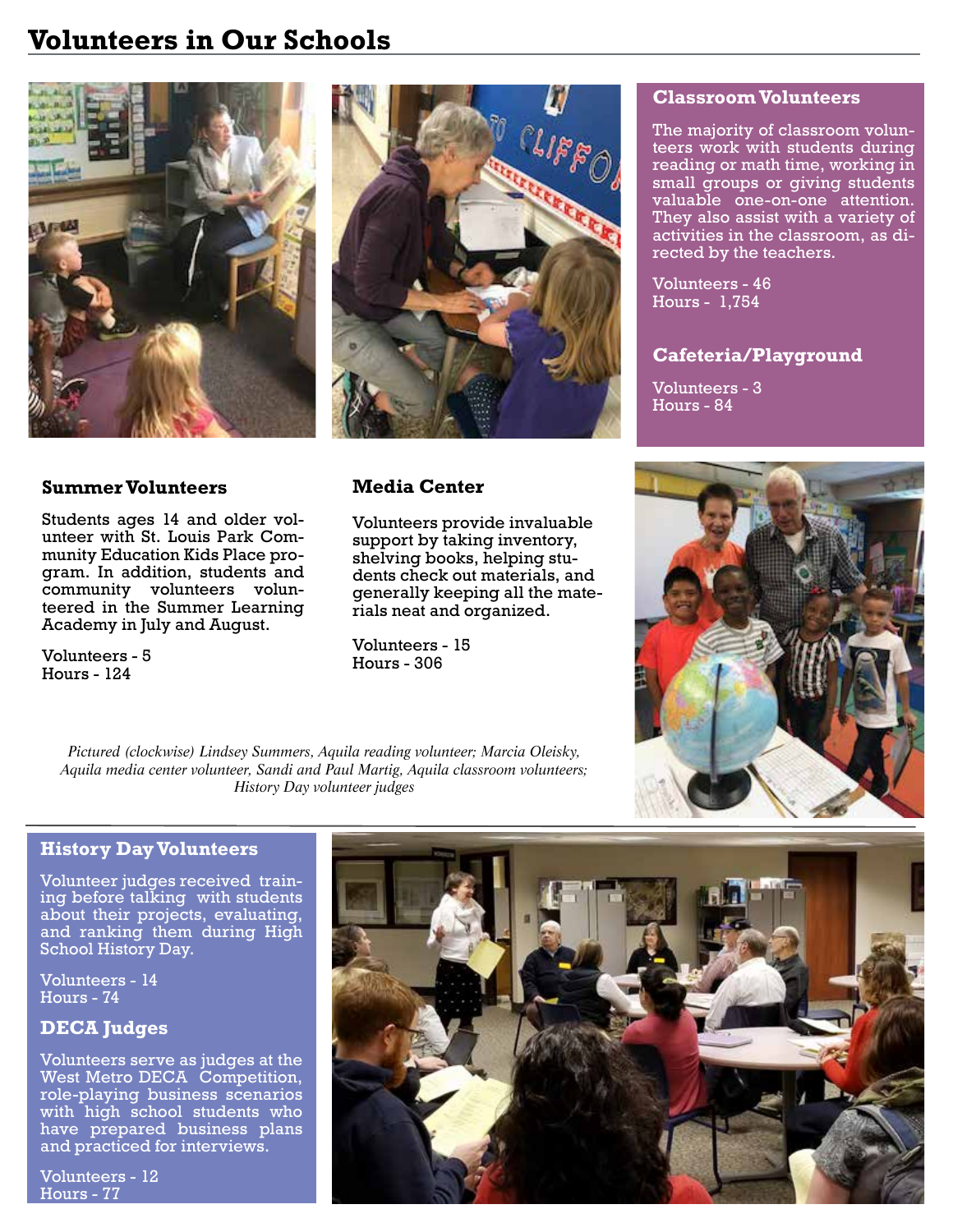## **Volunteers in Our Schools**

#### **Resource Speakers**

Volunteers enrich classroom curriculum by sharing their hobbies, careers or special interests with students.

Volunteers- 15 Presentations - 18

#### **MS Food Shelf**

One dedicated volunteer spent 80 hours keeping the Middle School Food Shelf orderly and stocked.

![](_page_2_Picture_6.jpeg)

### **Early Learning Programs**

Community volunteers make connections with our youngest learners in Kids Place, Early Learning Preschool and Early Childhood Screening programs.

Volunteers - 5 Hours – 209

*Carol Lindborg (left) volunteers in Early Learning programs at Central.*

#### **Homework Help**

Volunteers assist students in the Homework Help program at the Meadowbrook Collaborative, Peter Hobart and Susan Lindgren. *Jamie Johnson (left) volunteers at Meadowbrok.*

Volunteers - 14 Hours - 172

#### **High School Athletics**

Volunteers help students and teams in various high school sports.

Volunteers - 4 Hours – 277

#### **Benilde Students at PSI**

Students from Benilde St. Margaret volunteer in the classrooms at PSI to help students with reading, math, Spanish language skills and other activities directed by the teacher.

Volunteers - 6 Hours - 600

## **Picture Person/ Art Appreciation**

Trained volunteers teach six art appreciation lessons a year to children in grades K-5. "Styles in Western Art" was the focus of this year's curriculum. (At Park Spanish Immersion, the amity scholars teach the lessons.)

Volunteers - 49 Presentations - 354

*James Schneeberg (pictured, right) is a Susan Lindgren Picture Person volunteer.*

![](_page_2_Picture_24.jpeg)

![](_page_2_Picture_25.jpeg)